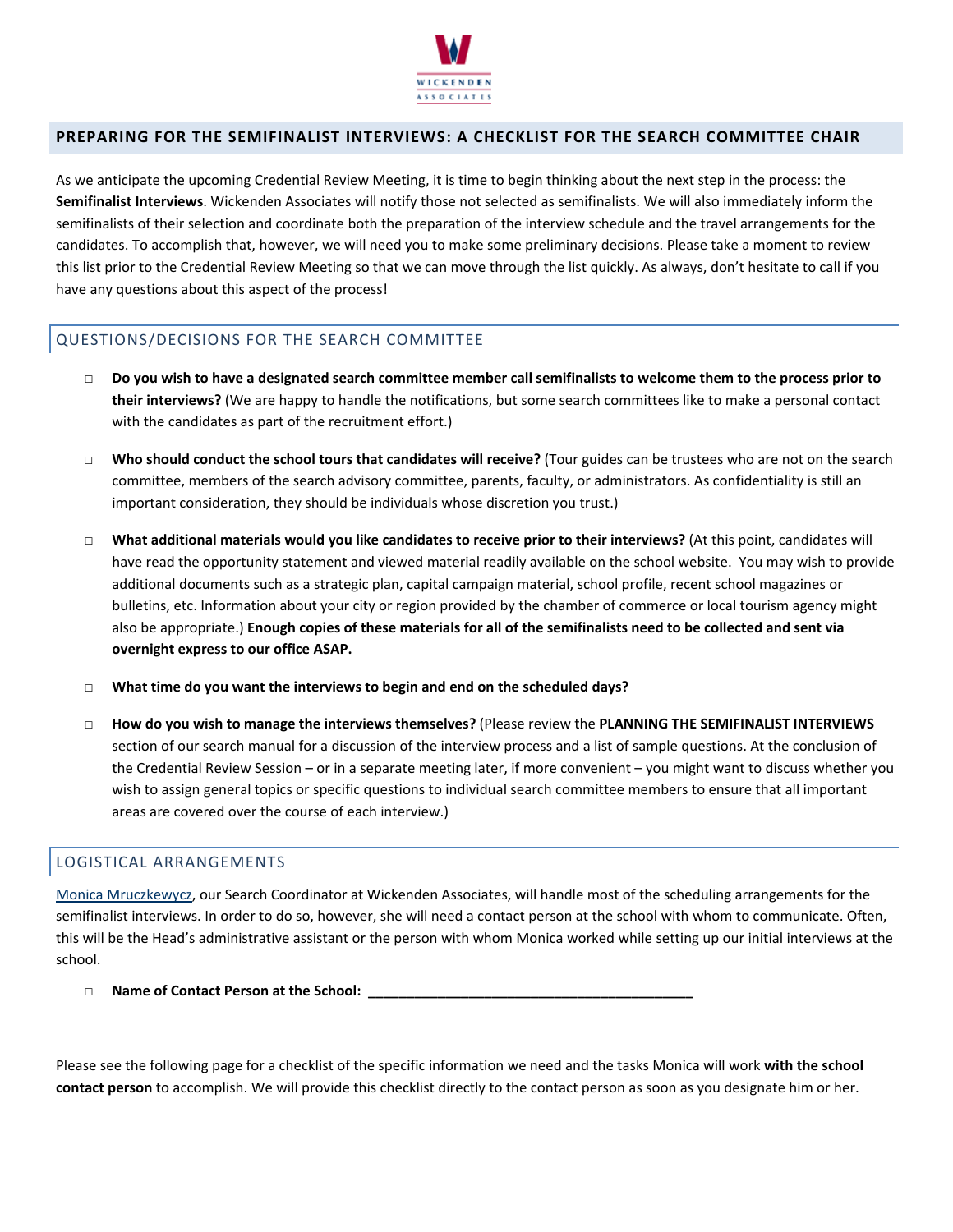

## **PREPARING FOR THE SEMIFINALIST INTERVIEWS: A CHECKLIST FOR OUR SCHOOL CONTACT PERSON**

Thank you for working with us to plan the upcoming semifinalist interviews.

### **Among the information we will need you to provide are the following items:**

- $\Box$  What hotel(s) should the semifinalists use if overnight accommodations are necessary?
- □ What method of transportation should candidates use, if necessary, to get to and from the airport?
- □ Where should candidates go when they arrive at the school?
- □ In what room will the interviews be held, and which nearby room can Wickenden Associates use to greet and brief candidates prior to their interviews?
- □ What are the one or two emergency contact numbers candidates may use on the day of the interview in the event of unforeseen travel or other problems? (This should be an office number at the school that will be staffed throughout the interview time period and/or a cell phone of a search committee member).
- □ To whom at the school should the candidates' expense reimbursement requests be sent?

### **In addition, we request the following:**

□ As soon as the Search Committee has determined which additional materials the semifinalists should receive, please send **via express delivery** a package with enough copies of the materials for all of the semifinalists. This material should be sent to:

> **Monica Mruczkewycz Search Coordinator Wickenden Associates 1000 Herrontown Road Princeton, NJ 08540 Phone: 609 683 1355**

□ After the Search Chair determines who will serve as tour guides, please ensure that each semifinalist is assigned a tour guide and work with the guides to ensure that they have the necessary information regarding the time and place at which they should meet their candidates.

Please find attached a **Sample Interview Schedule.** With your help, we will develop a similar schedule for distribution to all involved in the semifinalist interviews.

Please don't hesitate to call Monica at 609 683 1355 or email Monica@wickenden.com if you have any questions!